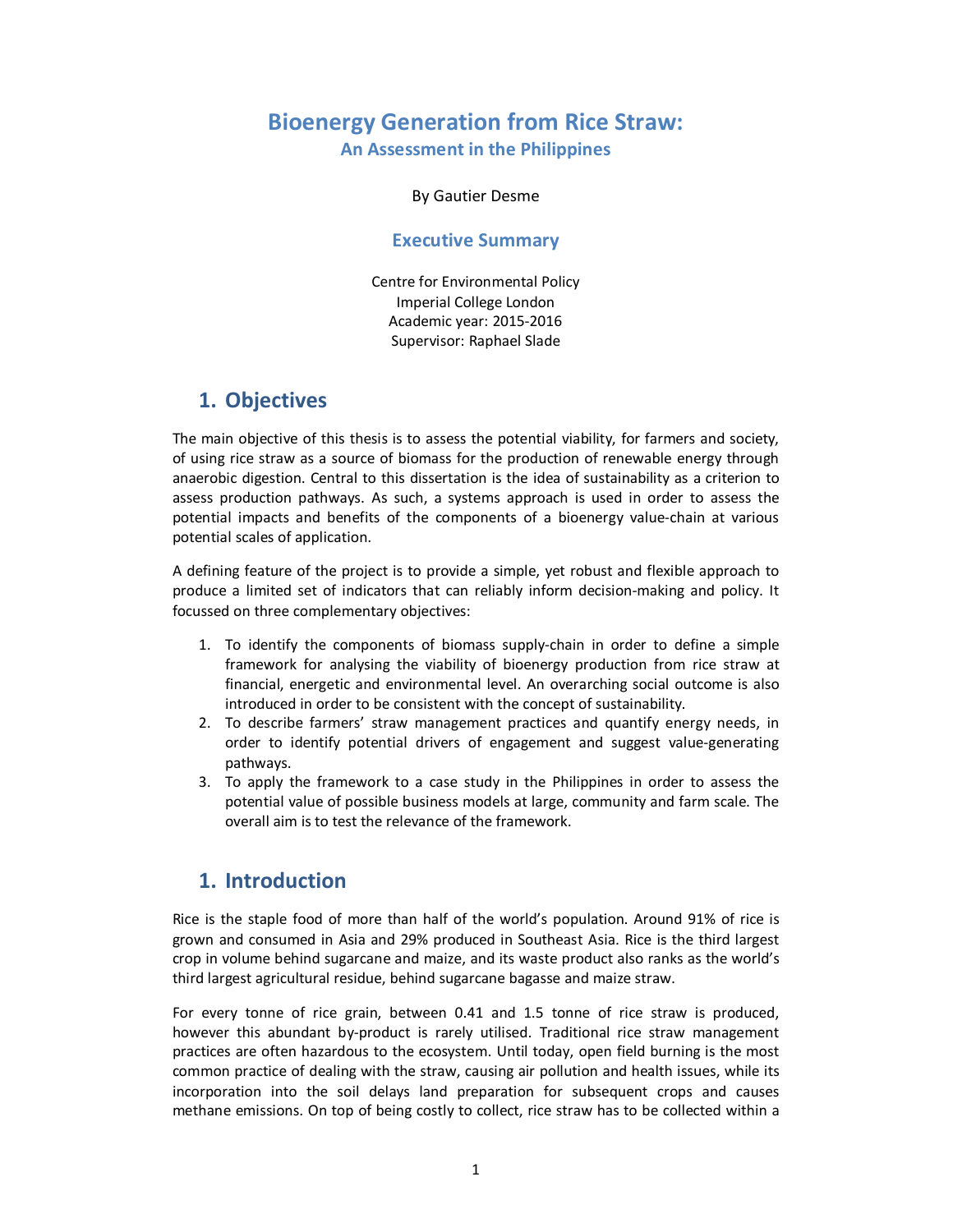few weeks following the harvest to allow for re-seeding of the paddy fields for the next crop. In order to dispose of it as quickly as possible, most farmers, despite a regulatory ban, choose to incinerate their straw, often at night to avoid being fined.

Research on bioenergy production from agricultural wastes and co-products has gained momentum recently, partly due to the controversy regarding the use of traditional food crops as first generation feedstocks, and because of the relative availability of these residues. Further research is required, however, to explore the uncertainties about the energy and greenhouse gas balance of bioenergy pathways as well as the sustainability of large-scale applications. This is particularly the case for rice straw, which collection and transport are often cited as barriers to its use.

This thesis was completed in collaboration with the Rice Straw Project at the International Rice Research Institute (IRRI) in the Philippines and funded through the UK Department of Energy and Climate Change (DECC).

#### **Rice straw as a source of biomass for anaerobic conversion**

#### *Strengths*

- · Widely available in South-East Asia at a low price and in abundant quantities.
- · Agricultural residue. No competition with food and no additional land needed.
- · High lignocellulose content.
- Environmentally positive compared to open-field burning or incorporation.
- Anaerobic conversion is a simple, cheap and proven technology.

#### *Weaknesses*

- · Collection, handling and transport considered costly and impractical.
- · Straw has a low degradability due to high C:N ratio and high silica content.
- Extraction of straw removes nutrients from the soil, which have to be replaced.
- · There is virtually no organised supply-chain of straw, and only sporadic markets.
- · Straw is considered by farmers as a waste, or at best as a low-value by-product.

#### *Opportunities*

- Underutilised resource.
- · Increased regulatory focus on environmental impact of straw burning.
- · Anaerobic digestion can be implemented at small scale and integrated in a cascading pathway, providing a great rural development opportunity.

#### *Risks*

- · Non-energy uses of straw can compete with its use as energy feedstock.
- Low calorific value and low density of straw.
- · Changing farmers' practices will require capacity building and sound economics.
- · Application of anaerobic digestion to straw is still at an experimental stage.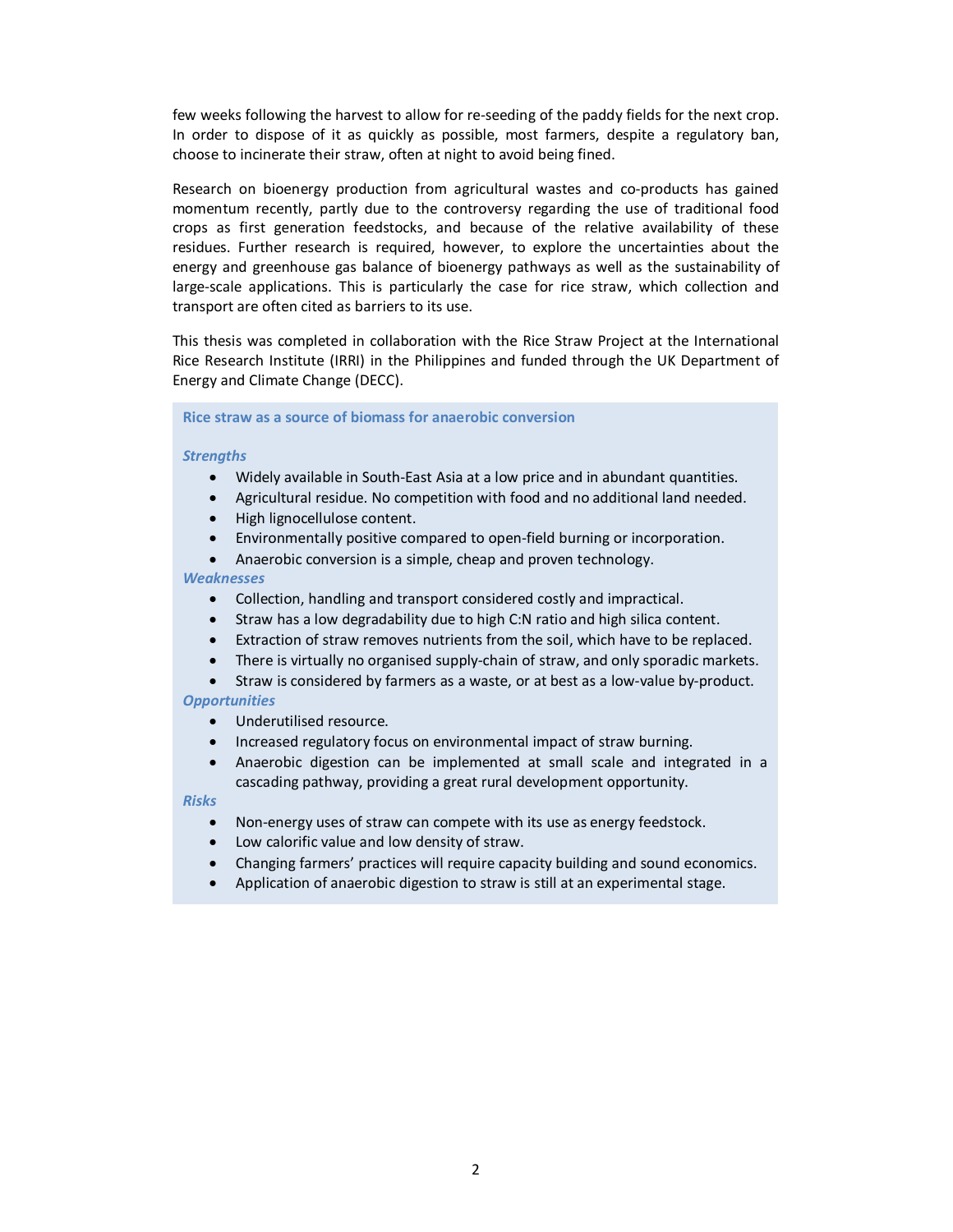# **2. Methodology**

#### **Objective 1: Modelling framework**

- Desk-based review of modelling approaches, including state-of-the-art LCA guidelines
- Informal discussions with post-harvest experts, economists and social scientists at IRRI
- Excel-based modelling of a modular framework

**Objective 2: Farmers' needs and engagement opportunities**

- Structured interviews with rice farmers
- Semi-structured interviews with other relevant stakeholders (eg. Labourers, village heads, etc.)

#### **Objective 3: Case study**

- Scoring analysis based on relevant criteria to identify a pilot village
- Focus-group discussion with farmers
- Application of the framework

#### **System boundaries and inventory data sources**



#### **Location of rice fields in the province of Laguna**

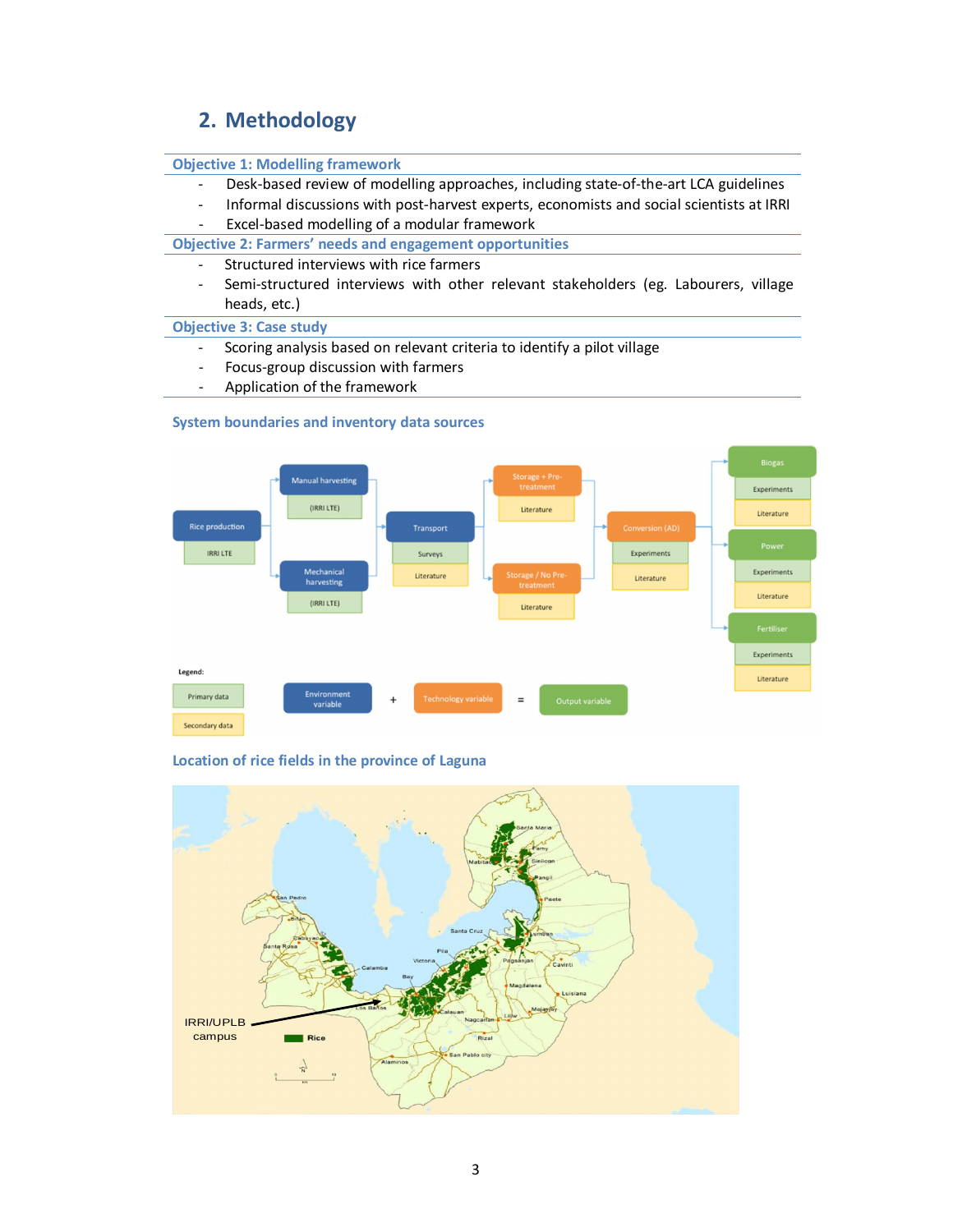# **3. Results & Discussion**

## **3.1. Farmers' choice**

Although differences between villages are sometimes very subtle, Tubuan stood out as the best candidate for further research on the feasibility of straw-to-bioenergy projects, thanks to simpler logistics, more homogeneous rice farms, as well as high energy spending and interest in alternative income sources. Moreover, the support from the Department of Agriculture of Pila (through subsidised chicken manure) is an opportunity.

The three potential scales of application were presented to 15 farmers from Tubuan and 2 members of the Department of Agriculture of Pila. Cascading options of mushroom production and duck bedding were also discussed. While farmers showed no interest at all for an industrial scale model in which they would act as simple provider of straw to the biomass plant, they did show interest for both the farm-scale and community-scale set-ups.

## **3.2. Economical drivers are scale-dependent**

Anaerobic digestion is a simple, low maintenance technology which applications have been developed in many developing countries as a low-cost solution, notably in Asia including India and Vietnam. The choice of technology and additional feedstock (such as animal manure) is key to ensure efficient energy conversion as the resulting biogas yield, along with the price of output energy, is the biggest factor affecting the viability of anaerobic conversion. There is, however, no "one size fits all" solution and other factors affect the sustainability of straw to energy systems, depending on the environment considered and the scale of the project:

- · **Farm-scale** applications should focus on the cost of the digester to ensure its affordability, as well as on the control of labour costs, which have the potential to make the whole process uneconomical. Consequently, farms where household labour is available are more likely to find value in straw-to-energy pathways.
- · **Community-scale** applications, with increased technological complexity, should focus on selecting the technology that is best suited to the scale to avoid over scaling and to control costs. Transportation costs are not considered a significant factor yet due to the limited distance to cover in the cases considered.
- · **Industrial-scale** applications, quite distinctly, are strongly dependent on both the price of output (power or gas) and the distance travelled for collecting straw. This is due to increased scale efficiencies that reduce the investment cost and labour requirements per tonne of straw, while increasing the area to cover in order to gather significant volumes.

### **3.3. Energetic and greenhouse gas considerations**

In all cases considered in this study, the energy balances are positive thanks to the relative simplicity of anaerobic conversion as well as optimal use of animal manure. The greenhouse gas balance is, quite importantly, driven mostly by the savings from fossil-fuel displacement and very little by the actual scale or business-model chosen.

As such, the energetic and greenhouse gas aspects, although important in any sustainability appraisal, should be secondary factors in the design process as less significant overall.